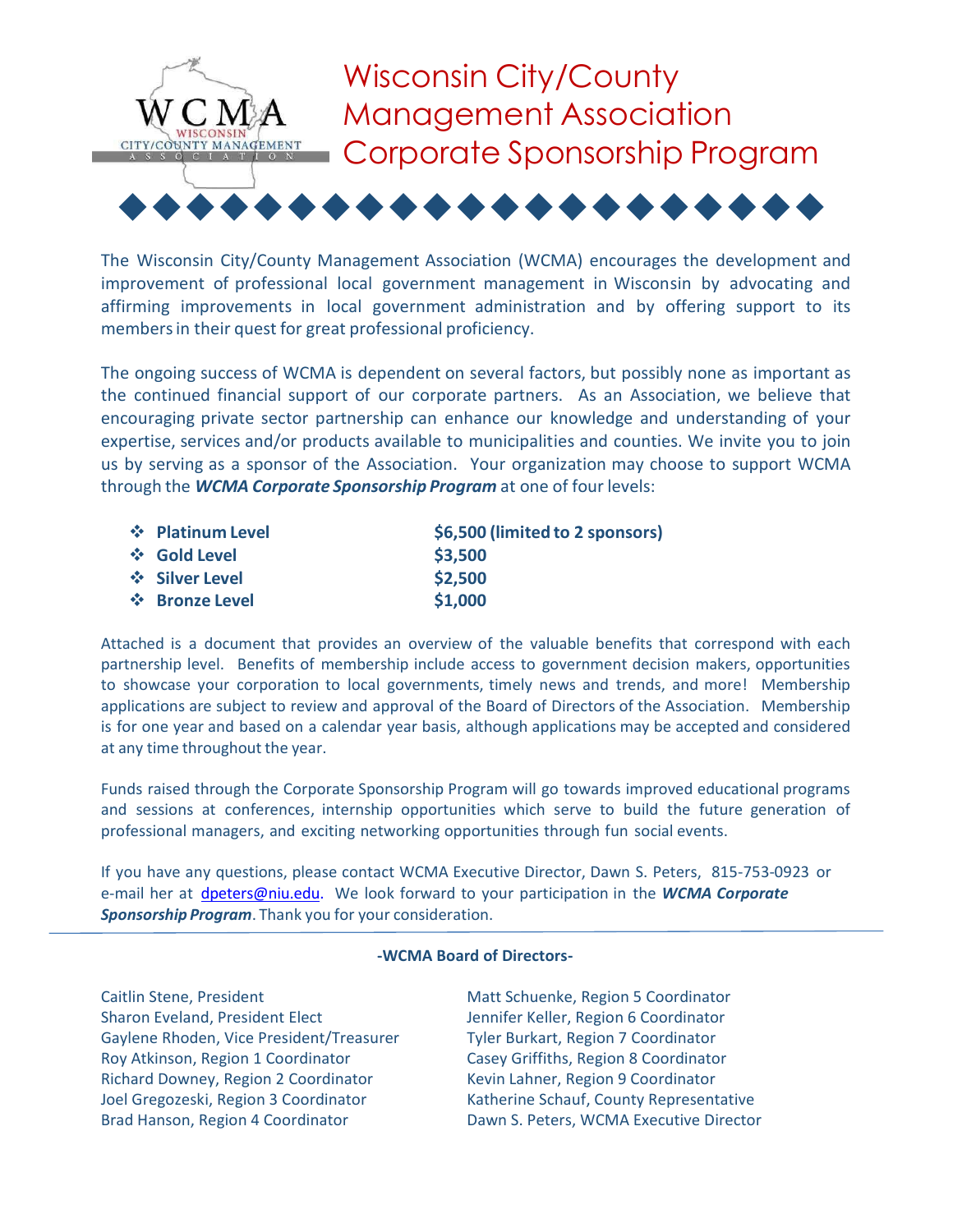# **WCMA Corporate Sponsorship Program Benefits**

# ◆◆◆◆◆◆◆◆◆◆◆◆◆◆◆◆◆◆◆◆◆◆◆

# **Platinum Level, \$6,500 (limited to 2 sponsors)**

- $\triangleright$  Exclusive keynote sponsor at winter or summer conference (one sponsor per conference keynote); includes recognition prior to the keynote address
- ➢ Four Complimentary Consulting Memberships
- $\triangleright$  A page on the WCMA website which includes company description and contact information as well as a link to sponsor's website
- $\triangleright$  Business card sized advertisements in each of the four quarterly newsletters (larger ads for an additional fee)
- ➢ Exhibit space at the Winter Conference *AND* Summer Conference
- Participant lists with email addresses prior to each conference (emailed in an Excel file)
- ➢ Inclusion of your company logo description in the Exhibitor's Guide for Winter Conference **AND** Summer Conference
- $\triangleright$  Recognition in the conference program as a corporate sponsor at the Platinum Level
- ➢ Four complimentary attendees at the Winter Conference *AND*  Summer Conference
- $\triangleright$  An opportunity to publish an article in a quarterly WCMA newsletter
- $\triangleright$  Internship program sponsor
- $\triangleright$  Eligible for additional sponsorship options

### **Gold Level, \$3,500**

- ➢ Two Complimentary Consulting Memberships
- $\triangleright$  A page on the WCMA website which includes company description and contact information as well as a link to sponsor's website
- $\triangleright$  Business card sized advertisements in each of the four quarterly newsletters(larger adds will be charged an additional fee)
- ➢ Exhibit space at the Winter Conference *AND* Summer Conference
- $\triangleright$  Participant lists with email addresses prior to each conference (emailed in an Excel file)
- ➢ Inclusion of your company logo description in the Exhibitor's Guide for Winter Conference **AND** Summer Conference
- ➢ Recognition in the conference program as a corporate sponsor at the Gold Level
- ➢ Two complimentary attendees at the Winter Conference *AND* Summer Conference
- $\triangleright$  An opportunity to publish an article in a quarterly WCMA newsletter
- $\triangleright$  Internship program sponsor
- $\triangleright$  Eligible for additional sponsorship options

#### **Silver Level, \$2,500**

- ➢ One Complimentary Consulting Membership
- $\triangleright$  A page on the WCMA website which includes company description and contact information as well as a link to sponsor's website
- $\triangleright$  Business card sized advertisements in each of the four quarterly newsletters (larger adds will be charged an additional fee)
- ➢ Exhibit space at the Winter Conference *AND* Summer Conference
- $\triangleright$  Recognition in the conference program as a corporate sponsor at the Silver Level
- ➢ One complimentary attendee at the Winter Conference *AND* Summer Conference
- ➢ Internship program sponsor
- $\triangleright$  Eligible for additional sponsorship options

#### **Bronze Level, \$1,000**

- ➢ One Complimentary Consulting Membership
- $\triangleright$  A page on the WCMA website which includes company description and contact information as well as a link to sponsor's website
- $\triangleright$  Business card sized advertisements in four of the quarterly newsletters (larger adds will be charged an additional fee)
- $\triangleright$  Recognition in the conference program as a corporate sponsor at the Bronze Level

#### **Additional Sponsorship Opportunities available to Silver, Gold and Platinum Level Sponsors:**

- WCMA Membership Social Event at the annual ICMA Conference
- Winter Conference Social Event
- Summer Conference Social Event Sponsor
- Summer Conference 5K run/walk Sponsor

*2 of each available. Choose multiple and/or choose to be the exclusive sponsor of any of the above on the form below*